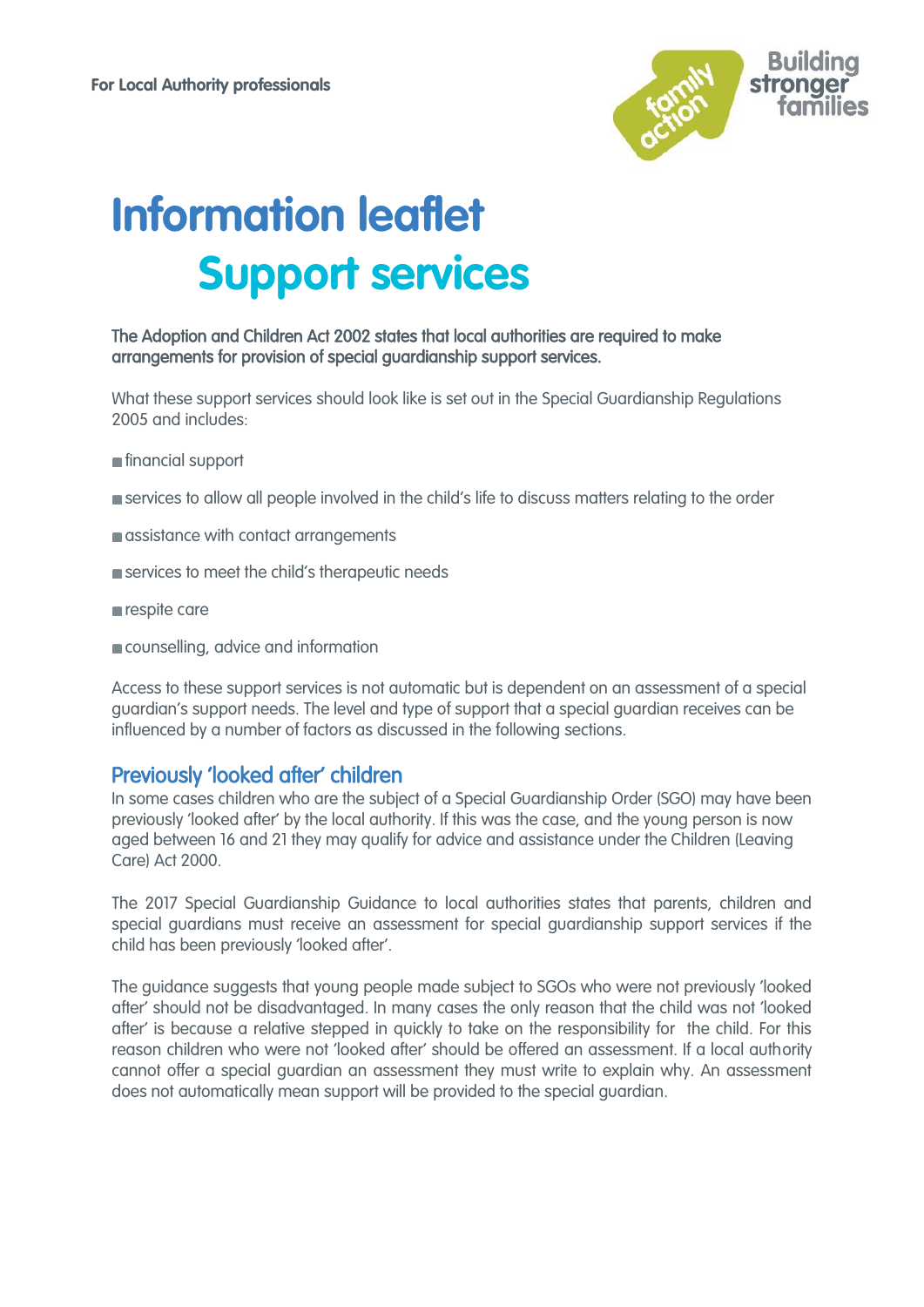# The Special Guardianship Support Plan



If an assessment finds that support is required, a plan should be drafted detailing what support the local authority will provide. It should include:

- What services are to be provided
- How the local authority will know if the support has been successful
- When the support is to be provided and for how long
- **How the local authority will make decisions regarding whether the support should continue and**
- The person responsible for looking after and helping to arrange the support

The plan must be written in a way that everyone involved understands what it means.

It should also be reviewed at least once a year and again when circumstances change. The criteria for the review should be the same as the initial assessment – meaning that essentially the special guardian should be re-assessed.

If the local authority wants to change or remove anything in the plan they have to inform the special guardian first and give them the opportunity to make a formal statement and share their opinion.

## Adoption Support Fund

The Adoption Support Fund was set up to help pay for essential therapy services for adoptive families and has since been extended to special guardianship families where the child was previously 'looked after'. The fund is available to children and young people up to and including the age of 18 (or 25 if the young person has an Education, Health and Care plan (EHC)).

Social workers can make applications to the Adoption Support Fund on behalf of special guardians. For three years after the SGO was made this is the responsibility of the local authority which placed the child and after three years it falls to the local authority where they live now. Support available through the fund varies across local authorities but examples of what may be available include:

- **Theraplay**
- creative therapy
- parenting training
- Non-Violent Resistance (NVR)
- sensory integration therapy
- **psychotherapy**
- $\blacksquare$  life story work